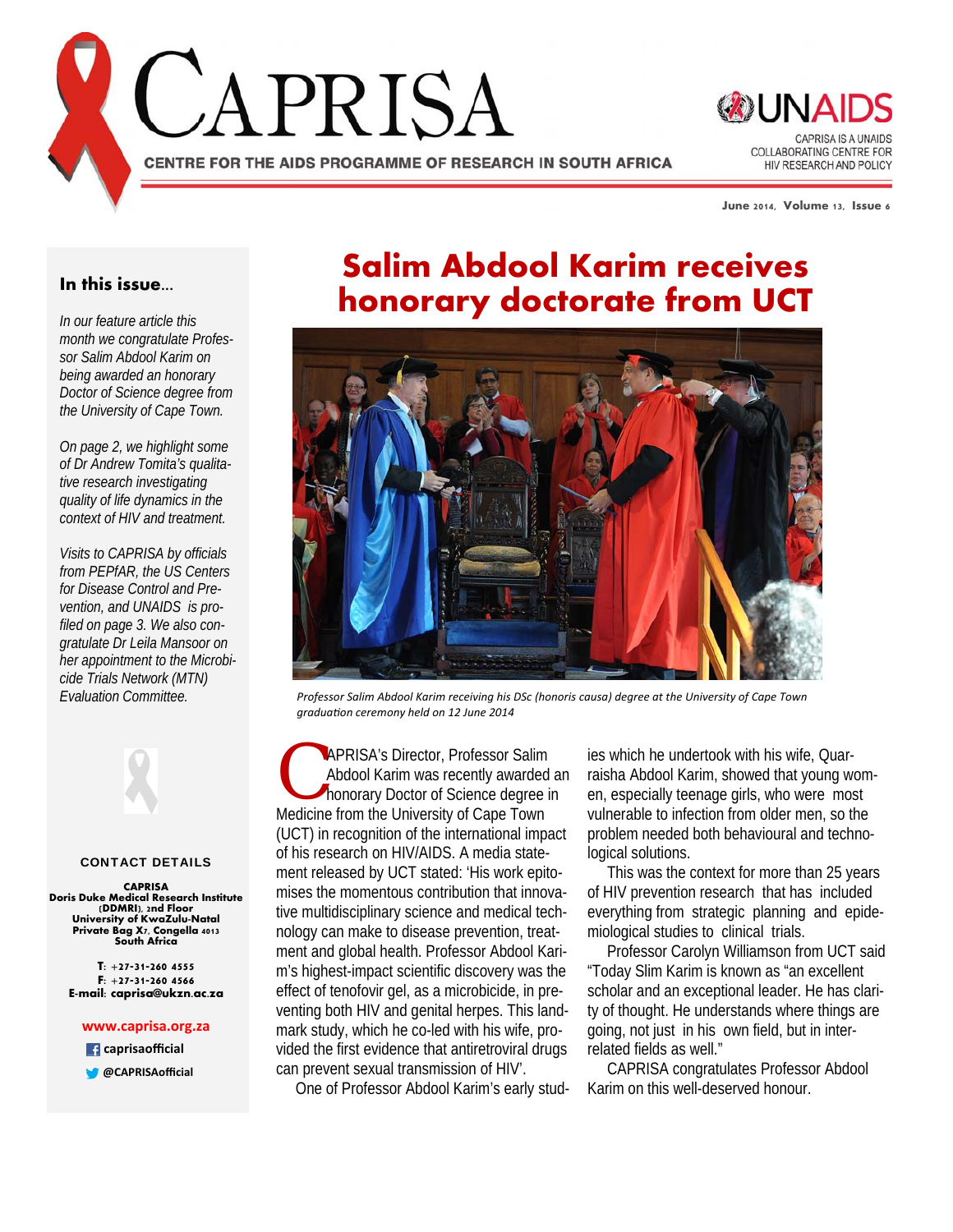

# **HIV and quality of life**



*Dr Andrew Tomita*

eing diagnosed with HIV is a life-changing event. Although HIV infection is no longer a death sentence with access to antiretroviral therapy (ART), its impact on overall quality of life and sense of well-being are serious concerns. In addition, concerns remain about the long-term side effects of ART and their possible impact on quality of life.

 To gain a better understanding of quality of life dynamics in the context of HIV and treatment, Dr Andrew Tomita and colleagues at CAPRISA repeatedly interviewed 160 South African women from KwaZulu-Natal about their quality of life over a period of several years from early HIV infection. Results from our studies showed that overall quality of life was at its lowest during newly diagnosed HIV infection, but rapidly improved within six months, and continued to improve until ART initiation. Furthermore, Dr Tomita found that ART improved overall quality of life (including physical, emotional and social well-being), and no long-term adverse impact of ART was detected.

 Bearing in mind that many of our study participants received various interventions including post-infection counselling and educational support, we concluded that women diagnosed with HIV showed a remarkable resilience over

time, and ART is one of several interventions to maximize quality of life.

For further information on these studies see:

- *Tomita A, et al . Health-related Quality of Life Dynamics of HIV-positive ART-naïve South African Women: Evidence from the CAPRISA 002 Acute Infection Cohort Study AIDS & Behaviour 2014; 18(6):1114-23*
- *Tomita A, et al. Impact of Antiretroviral Therapy on Health -Related Quality of Life among South African Women in the CAPRISA 002 Acute Infection Study. AIDS & Behavior 2014; DOI 10.1007/s10461-014-0800-5*



*Overall FAHI score over Ɵme. Long doƩed line observed score for FAHI. Solid line fiƩed score for FAHI. Dark dot line fiƩed score for CD4 count*

# **HIV Vaccine Trials Network meet to discuss HVTN 107 study**



The HIV Vaccine Trials Network (HVTN) held a<br>face-to-face protocol team meeting at their official<br>in Seattle for an upcoming HVTN 107 protocol<br>21.22 May 2014. In attendance from CABBISA was Dr face-to-face protocol team meeting at their offices in Seattle for an upcoming HVTN 107 protocol on 21-22 May 2014. In attendance from CAPRISA was Dr. Kathryn Mngadi who is the co-chair for this protocol, Londiwe Luthuli representing community and Diantha Pillay as the clinic coordinator representative. The meeting was highly productive and we look forward to opening this protocol in 2015.

 CAPRISA staff, including Dr. Kathryn Mngadi, Dr. Nigel Garrett, Londiwe Luthuli and Diantha Pillay also attended the annual HVTN meeting for 2014 between 3 and 5 June 2014 at the Omni Shoreham Hotel, Washington DC. At the annual meeting exciting new prospects in the way of vac-

cine design and development was presented. Also many sessions on clinic operations and community were presented and are beneficial for preparing for upcoming protocols that will be open in 2015. We look forward to working with the HVTN on these protocols.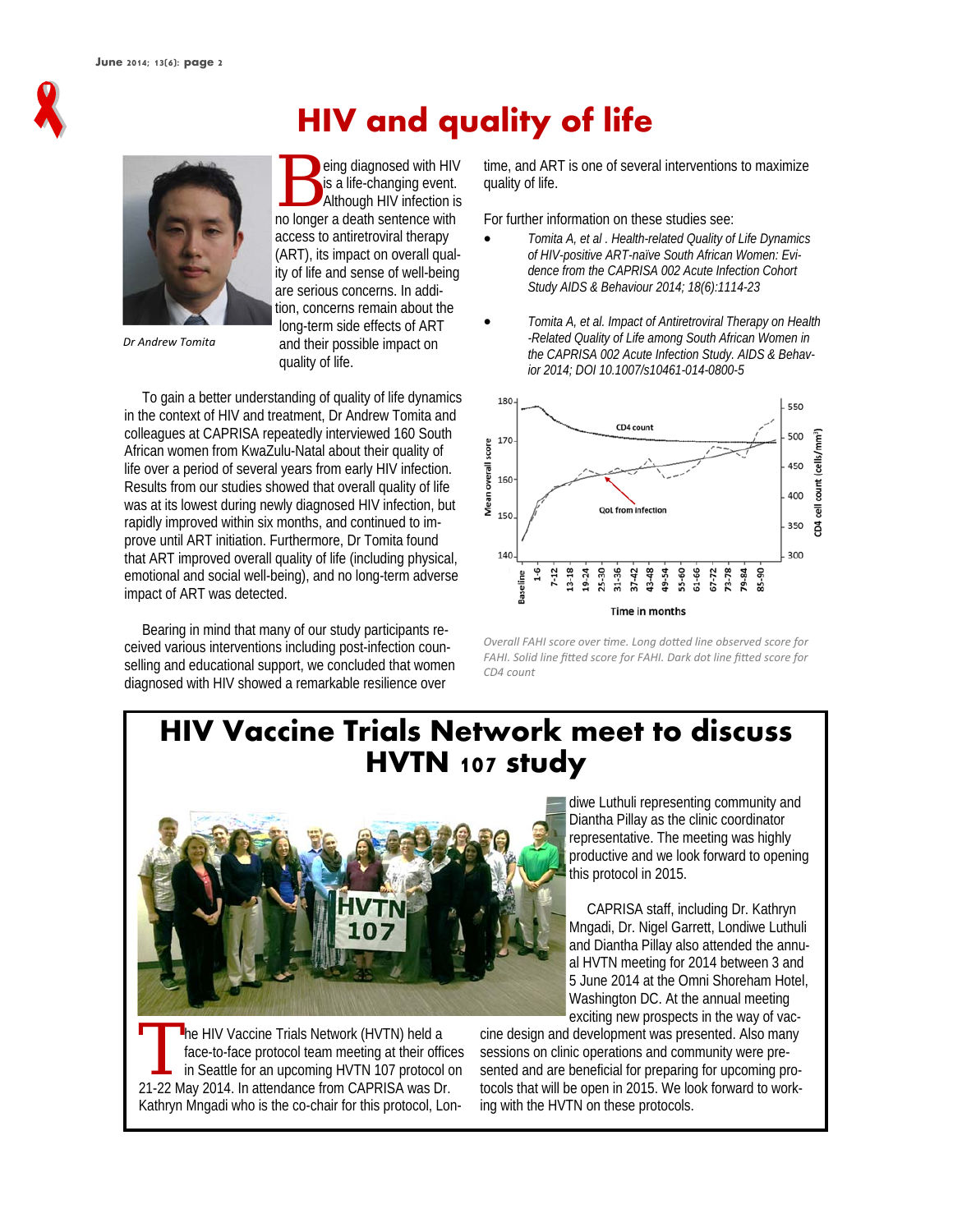

### **Director of Fogarty International Center visits CAPRISA**



The Roger Glass (seated centre), Direc-<br>tor of the Fogarty International Center, visited CAPRISA in June and<br>took the encortunity to meet with some of the tor of the Fogarty International Center, visited CAPRISA in June and took the opportunity to meet with some of the current and past Fellows who have benefitted from training received through the Fogartyfunded Columbia University-Southern African AIDS International Training and Research Program (CU-SA AITRP). Over 500 South African researchers, including several disadvantaged students, have been trained in AIDS and TB though this programme.



## **Delegates attending 2014 PEPFAR Annual Meeting visit CAPRISA eThekwini Clinic**





Several international delegates, who were in Durban for the Annual PEPFAR meeting, visited the CAPRISA eThekwini Research Clinic to discuss the HIV treatment and prevention research being done by CAPRISA. The eThekwini Clinic is one of the PEPFAR / U.S. Centers for Disease Control and Prevention (CDC)-funded sites addressing TB and HIV co-infection in



South Africa. The delegation included Dr Tom Frieden, Director of the CDC, Carmen Villar, Chief of Staff at CDC, Kimberley Dills, Special Advisor to CDC Director, Dr Nancy Knight, Country Director of CDC South Africa as well as a number of US ambassadors, key PEPFAR, USAID, CDC Atlanta, Fogarty and FDA representatives.

# **to MTN Committee**



ongratulations to **Dr Leila Mansoor** on her recent election as a member of the Microbicide Trials Net-

work (MTN) Evaluation Committee. This important committee functions as an arm of the MTN Executive Committee and provides feedback to the network regarding areas for improvement and suggestions for best practices in all areas of the MTN. Dr Mansoor is currently the Co-PI of the CAPRISA 008 tenofovir gel implementation trial.

**Dr Mansoor appointed** | Deputy Executive Director of UNAIDS visits CAPRISA



*Dr Luiz Loures (right), Deputy ExecuƟve Director of UNAIDS, recently visited CAPRISA to meet with Professor Salim Abdool Karim who is the Chair of the Chair of the UNAIDS ScienƟfic Expert Panel.*